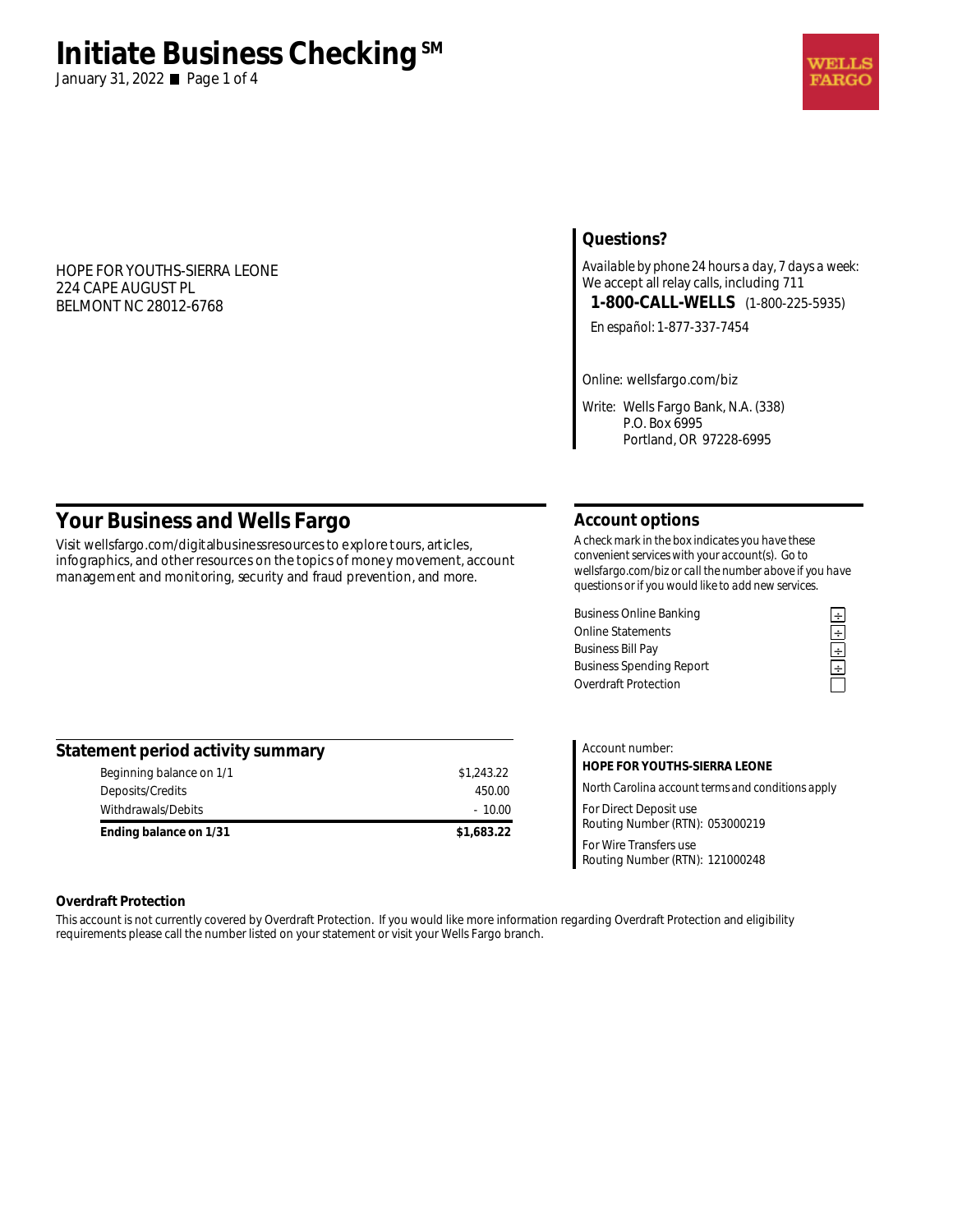

## **Transaction history**

| Date             | Check<br>Number        | <b>Description</b>                                                                    | Deposits/<br>Credits | Withdrawals/<br><b>Debits</b> | Ending daily<br>balance |
|------------------|------------------------|---------------------------------------------------------------------------------------|----------------------|-------------------------------|-------------------------|
| $\overline{1/3}$ |                        | eDeposit IN Branch/Store 01/03/22 12:20:07 PM 15030<br><b>Idlewild Rd Matthews NC</b> | 200.00               |                               | 1.443.22                |
| 1/10             |                        | Direct Pay Monthly Base                                                               |                      | 10.00                         | 1.433.22                |
| 1/11             |                        | eDeposit IN Branch/Store 01/11/22 09:32:13 Am 750 S NEW<br>Hope Rd Gastonia NC        | 250.00               |                               | 1.683.22                |
|                  | Ending balance on 1/31 |                                                                                       |                      |                               | 1.683.22                |
| Totals           |                        |                                                                                       | \$450.00             | \$10.00                       |                         |

*The Ending Daily Balance does not reflect any pending withdrawals or holds on deposited funds that may have been outstanding on your account when your transactions posted. If you had insufficient available funds when a transaction posted, fees may have been assessed.* 

#### **Monthly service fee summary**

For a complete list of fees and detailed account information, see the disclosures applicable to your account or talk to a banker. Go to wellsfargo.com/feefaq for a link to these documents, and answers to common monthly service fee questions.

| Fee period 01/01/2022 - 01/31/2022                                                         | Standard monthly service fee \$10.00 | You paid \$0.00           |
|--------------------------------------------------------------------------------------------|--------------------------------------|---------------------------|
| How to avoid the monthly service fee<br>Have any ONE of the following account requirements | Minimum required                     | This fee period           |
| Average ledger balance                                                                     | \$1,000.00                           | $$1,593.00$ $\rightarrow$ |
| Minimum daily balance                                                                      | \$500.00                             | $$1,243.22$ $\Box$        |
| C1/C1                                                                                      |                                      |                           |

#### **Account transaction fees summary**

|                            |            | <b>Units</b> | <b>Excess</b> | Service charge per | Total service |
|----------------------------|------------|--------------|---------------|--------------------|---------------|
| Service charge description | Units used | included     | units         | excess units (\$)  | charge(S)     |
| Cash Deposited (\$)        |            | 5,000        |               | 0.0030             | 0.00          |
| Transactions               |            | 100          |               | 0.50               | 0.00          |
| Total service charges      |            |              |               |                    | \$0.00        |

**Other Wells Fargo Benefits**

Our National Business Banking Center customer service number 1-800-CALL-WELLS (1-800-225-5935) hours of operation have temporarily changed to 7:00 a.m. to 11:00 p.m. Eastern Time, Monday through Saturday and Sunday 9:00 a.m. to 10:00 p.m. Eastern Time. Access to our automated banking system, the ability to report a fraud claim on your business credit or debit card, and access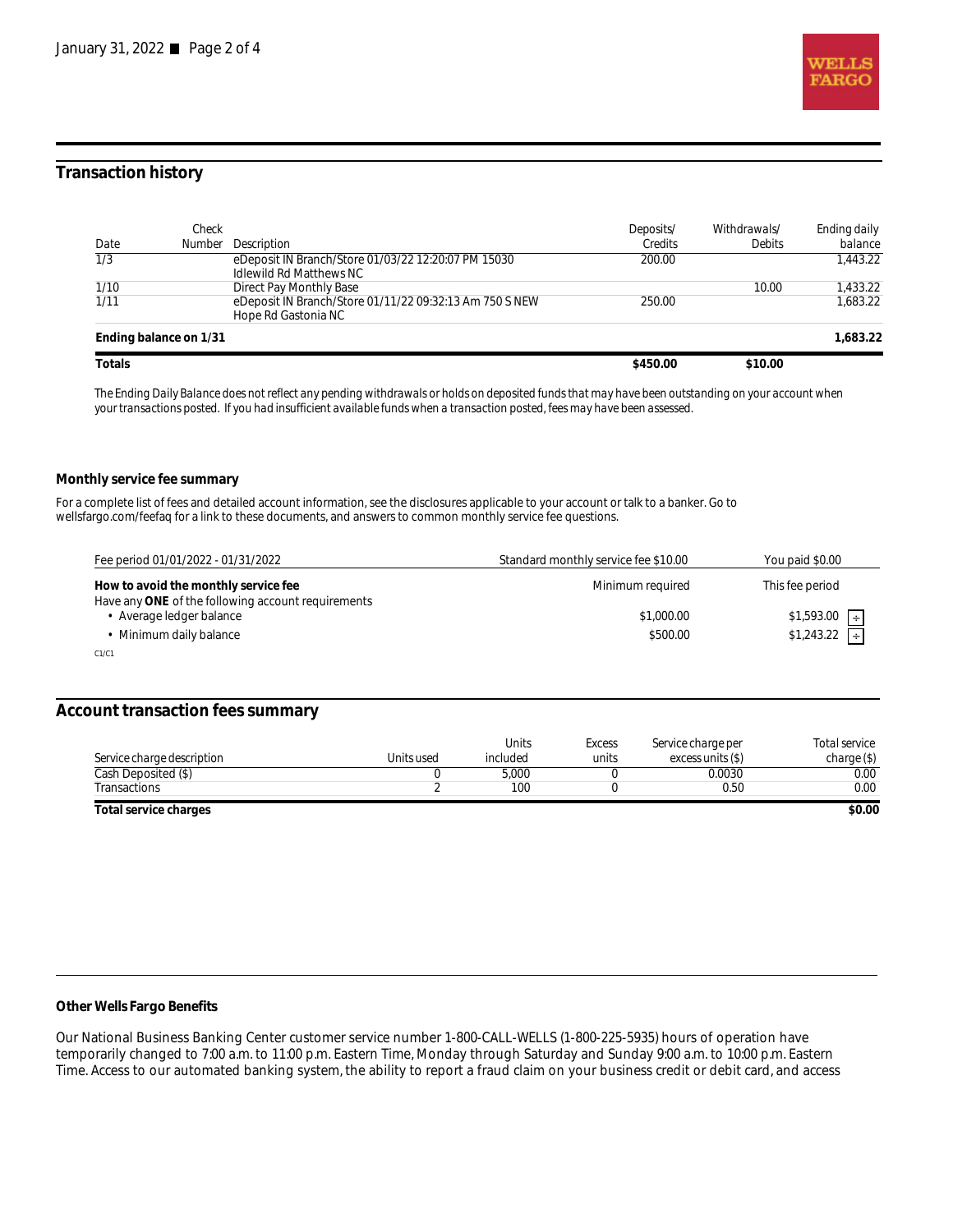

to report a lost or stolen business card will continue to be available 24 hours a day, 7 days per week. Thank you for banking with Wells Fargo. We appreciate your business.



Periodically, it is necessary to update selected sections of the disclosures you received when you opened your account. These updates provide you with the most up to date account information and are very important; so please review this information carefully and feel free to contact us with any questions or concerns.

We are updating the Deposit Account Agreement ("Account Agreement") dated October 15, 2021. Effective February 15, 2022, the following applies to wire transfers transactions: the section titled "Funds Transfer Services" has revisions to the introductory paragraph, we added subsections titled "Funds Transfer Security Procedure" and "Rejecting a Funds Transfer Request", and the subsection titled "Your duty to report unauthorized or erroneous funds transfers" has been revised.

If you are enrolled in Wells Fargo Online®, Wells Fargo Business Online®, Wells Fargo Mobile®, or Wells Fargo Advisors® online services, you reviewed and accepted our Online Access Agreement ("OAA") when you enrolled in those services. We have added a new section 15(c) Transfers Security Procedures (Business Customers and Online Wire Transfers) to the OAA to provide more clarity regarding the security procedures that apply to certain online transactions and the various addenda agreements. The updated version of the OAA will go into effect on February 15, 2022.

No, you don't need to take any action. This notice is simply to let you know that certain terms in the Account Agreement and the OAA have been updated. Your continued use of your account and, if enrolled, in the above online services will be your acceptance to these updated terms. Please review the Account Agreement and OAA, and only continue to use the above online services if you agree to all terms.

For more details, please access the Consumer Account Addenda at www.wellsfargo.com/online-banking/consumer-account-fees/ or the complete OAA at www.wellsfargo.com/online-banking/online-access-agreement/upcoming.